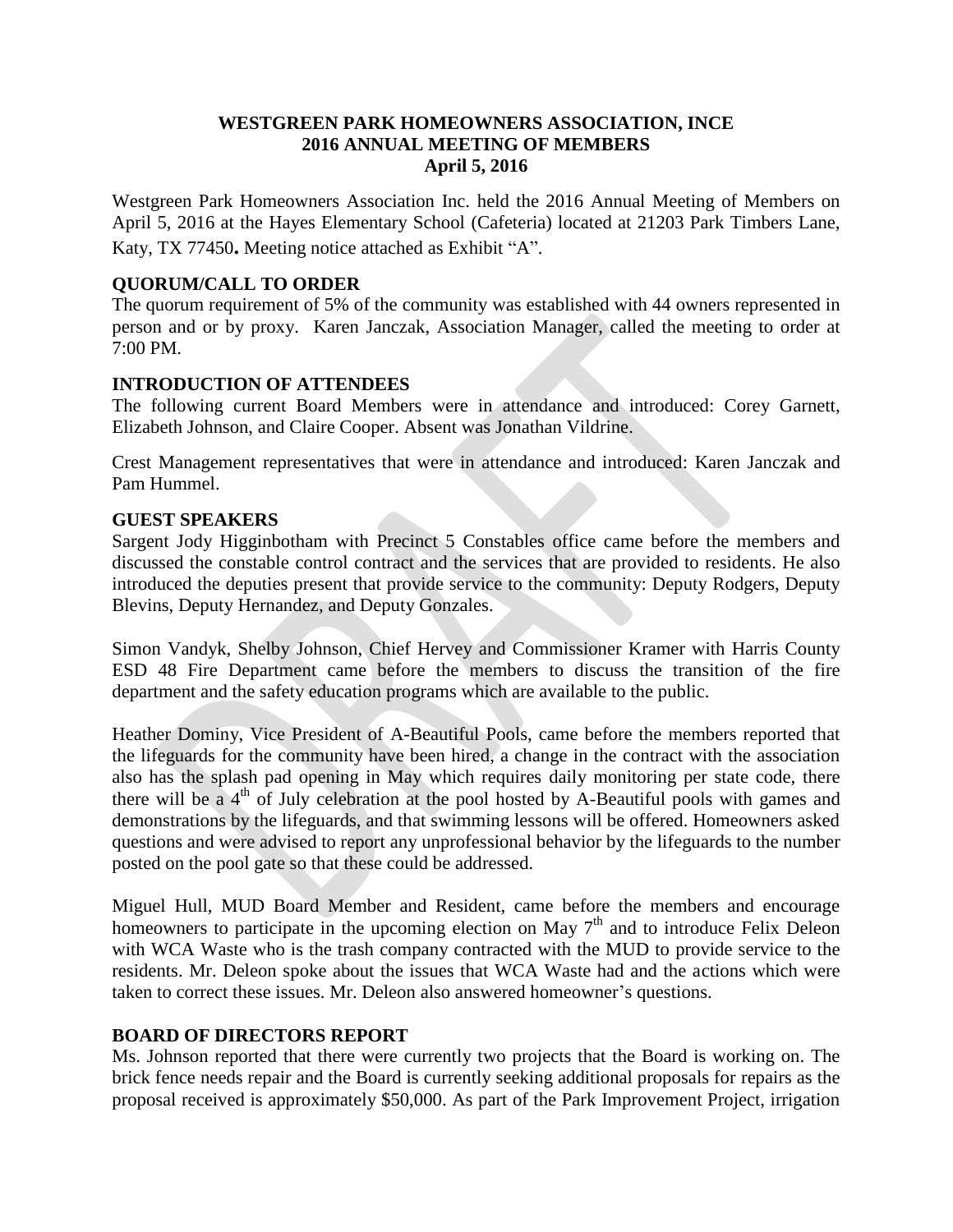will be added to the field adjacent to the pool this year. An open air pavilion is planned for the future.. Mr. Garnett thanked the MUD for partnering with the association in building of the additional parking lot. A homeowner requested that the Park Improvement Plans be posted to the community website

# **MINUTES**

A motion was made, seconded and carried to approve the minutes of the 2015 Annual Meeting as amended.

# **FINANCIAL REPORT**

Ms. Janczak presented the financial report. As of December 31, 2015, the Association had \$250,677.43 in cash, \$144,563.33 in reserves and total accounts receivable of \$34,039.53. Ms, Janczak also reviewed and discussed the 2016 approved budget with the membership, hereto attached as Exhibit "B."

# **ELECTION OF DIRECTORS**

Ms. Janczak advised the membership that there are currently two director positions up for election and three candidates .The floor was opened for nominations. There being no nominations from the floor, a motion was made, seconded and unanimously approved to close the floor for nominations. Following tabulation of the ballots by volunteers, Jonathan Vidrine and Tammi Rogers were elected for two year terms to expire 2018.

# **OPEN FORUM**

The floor was opened for general questions and comments. Items discussed were as follows:

- Community Website
- Deed Restrictions

### **ADJOURNMENT**

With no further business to be brought before the meeting, a motion was made to adjourn the meeting. The motion was seconded and the motion passed to adjourn the meeting at 8:27 PM.

Approved Date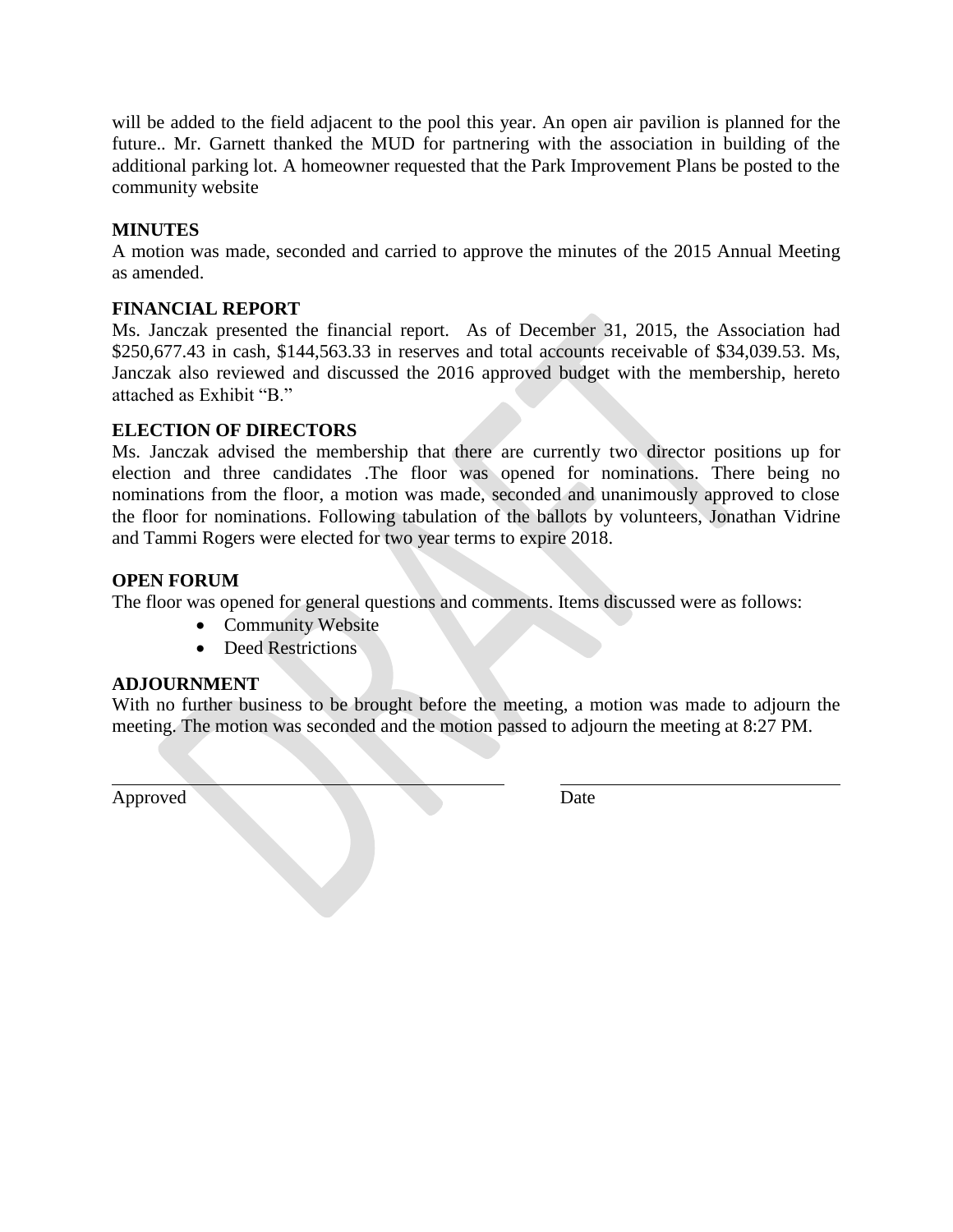# FORMAL NOTICE OF THE 2016 ANNUAL MEETING OF THE MEMBERSHIP FOR THE WESTGREEN PARK HOMEOWNERS ASSOCIATION, INC.

| DATE:        | <b>APRIL 5, 2016</b>                                                    |
|--------------|-------------------------------------------------------------------------|
| TIME:        | 6:30 P.M. (SIGN IN)                                                     |
|              | 7:00 P.M. (MEETING BEGINS)                                              |
| <b>PLACE</b> | Hays Elementary (Cafeteria)<br>21203 Park Timbers Ln.<br>Katy, TX 77450 |

This is a notice to all property owners of Westgreen Park Homeowners Association, Inc. to advise of the Annual Meeting of Members to review and discuss the following:

- I. Call to Order/Establish Quorum
- II. Introductions
- III. Guest Speakers
- IV. Approve 2015 Annual Meeting Minutes
- V. Board of Directors Report
- VI. Financial Report
	- A. 2015 Financial Report
	- B. Approved 2016 Budget
- VII. Election of Directors Two Positions Available
	- A. Nominations from the Floor
	- B. Introduction of Nominees
	- C. Vote
	- D. Election Results
- VIII. Open Forum
- IX. Adjournment

Any member who is interested in placing their name for nomination should contact Karen Janczak at 281-945-4632 prior to April 5, 2016. Nominations will also be taken from floor at the meeting. There are two director positions available with one candidate currently seeking election. The candidates are Jonathan Vildrine (incumbent).

In order to conduct official business, a quorum of 5% of the owners must be present, either in person or by proxy. You are entitled to one vote per lot. If you are unable to attend this meeting, you have the option of mailing, faxing, or emailing your proxy to:

> WESTGREEN PARK HOMEOWNERS ASSOCIATION, INC. C/o Crest Management Company PO Box 219320 Houston, Texas 77218-9320 or fax to 281-579-7062 or email to Karen.Janczak@crest-management.com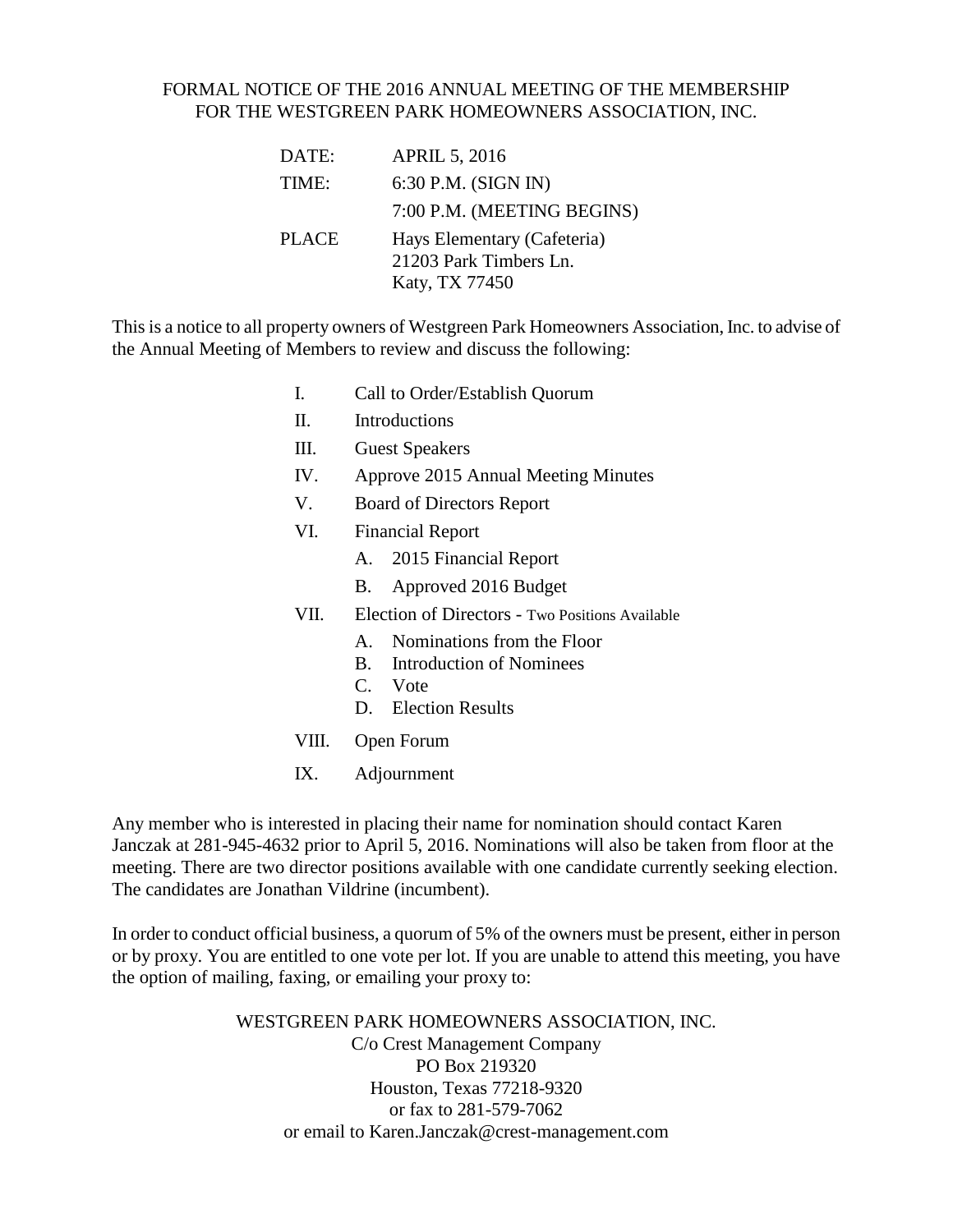| Ş         | $\overline{\overline{\overline{u}}}$ |                       |
|-----------|--------------------------------------|-----------------------|
| PARK      | 도<br>사                               | 2015<br>$\frac{1}{2}$ |
| WESTGREEN | ш<br>BALANCI                         | December              |

ASSETS:

| -c1325<br><b>GSH</b>                                                         |               |                                  |             |
|------------------------------------------------------------------------------|---------------|----------------------------------|-------------|
| - MONEY MARKET<br>OPERATING<br>$\mathbf{i}$<br>ACB<br>ACB<br>$\frac{1}{1}$   | $\rightarrow$ | 145, 472 20<br>105,205 23        |             |
| TOTAL CASH                                                                   |               | $\rightarrow$                    | 250,677.43  |
| RESERVE<br>ALLEGIANCE-NON CAPITAL<br>ACB - CAPITAL RESERVES<br>RESERVE FUNDS |               | 100,458 79<br>44,104.54          |             |
| TOTAL RESERVE FUNDS                                                          |               |                                  | 144, 563 33 |
| ASSESSMENT RECEIVABLES                                                       |               |                                  |             |
| FEES<br>MAINTENANCE<br>2004                                                  |               | 500.00                           |             |
| FEES<br>MAINTENANCE<br>2005                                                  |               | 500.00                           |             |
| FEES<br>FEES<br>MAINTENANCE<br>MAINTENANCE<br>2006<br>2007                   |               | 550.00<br>550 00                 |             |
| FEES<br>MAINTENANCE<br>2008                                                  |               | 580 00                           |             |
| FEES<br>MAINTENANCE<br>2009                                                  |               | 753 86                           |             |
| FEES<br>MAINTENANCE<br>2010                                                  |               | 1,160.00                         |             |
| FEES<br>MAINTENANCE<br>2011                                                  |               | 1,160.00<br>1,200.00             |             |
| FEES<br>MAINTENANCE<br>2012                                                  |               |                                  |             |
| FEES<br>FEES<br>MAINTENANCE<br>MAINTENANCE<br>2014<br>2013                   |               | 291.96                           |             |
| FEES<br>2015 MAINTENANCE                                                     |               | 1,207 36<br>7,495 03<br>8,776 47 |             |
| FINANCE CHARGES                                                              |               |                                  |             |
| COLLECTION COSTS                                                             |               | 3,034 08                         |             |
| <b>EGAL FEES</b>                                                             |               | 6,000.77                         |             |
| DEED RESTRICTION CHARGES                                                     |               | 280.00                           |             |

TOTAL ASSESSMENT RECEIVABLES

34,039.53